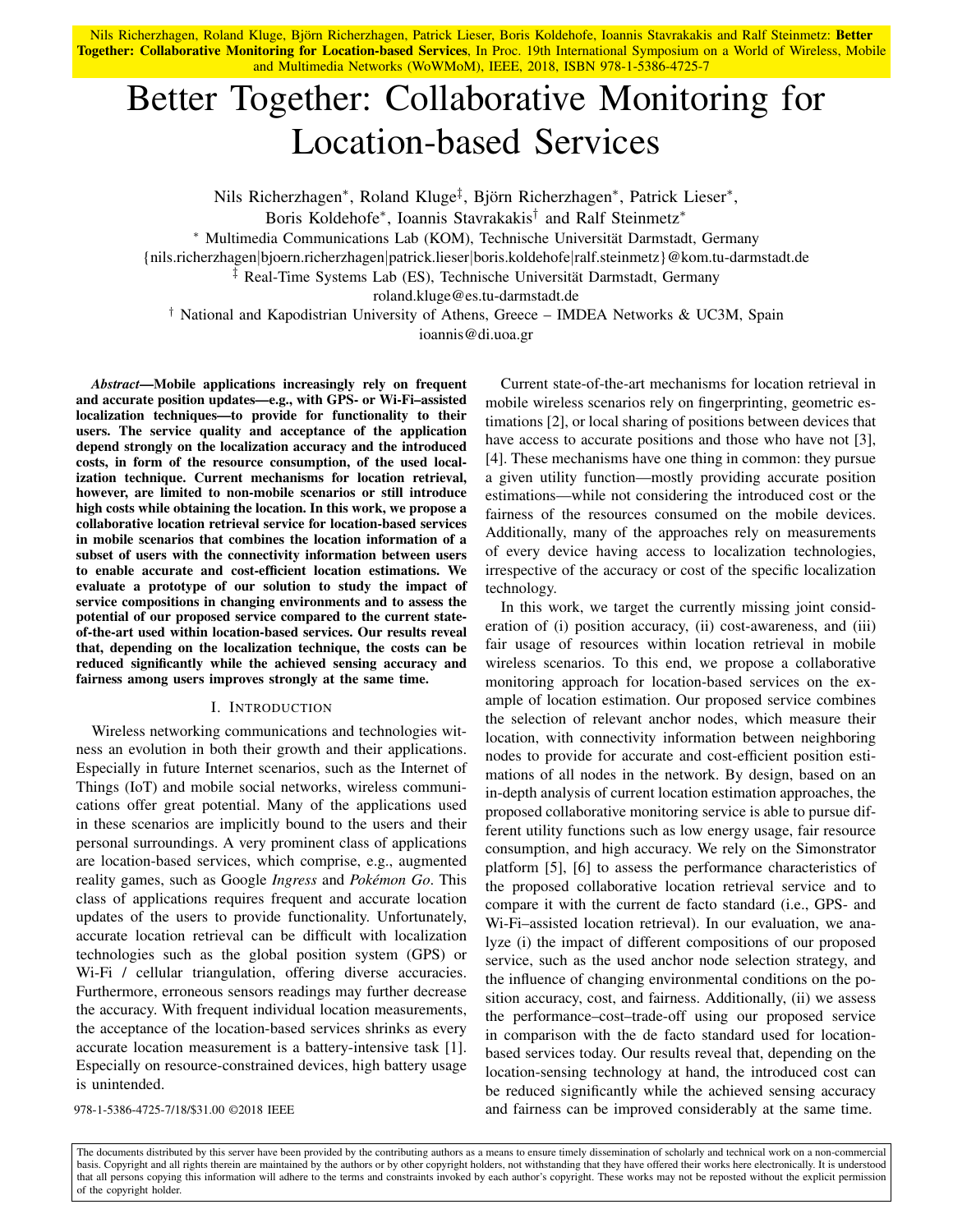The remainder of this paper is structured as follows. In Section II, characteristics of the scenario are detailed. The related work on location estimation in mobile networks is classified and discussed in Section III. Details of the design of the proposed collaborative monitoring service for location estimation, which is the core contribution of this work, are given in Section IV. The proposed service relies, other than its related work, on the selection of relevant anchor nodes, which execute the location measurement in combination with connectivity information of the mobile nodes to estimate the locations of all nodes. In Section V, we evaluate a prototype of our proposed service and present the results in an in-depth simulation-based evaluation. Finally, Section VI concludes.

# II. SCENARIO

In the scenario considered in this work, mobile devices are able to connect to the Internet and to other mobile devices based on ad hoc wireless communication technologies such as Wi-Fi ad hoc or Bluetooth LE. This enables a multitude of mobile social applications such as the well-known augmented reality games Google *Ingress* and *Pokémon Go*. For all of these location-based services, determining the user's location continuously is essential.

As mobile social applications exhibit strong bounds to the user and her smart device, the prevailing environmental conditions are determined by the users' movement and the current location characteristics. The movement of people is influenced by their attraction to specific places, social ties, and interaction patterns with others. Obviously, obstacles such as roads and buildings need to be considered as well. Thus, people are restricted to walk on streets and pathways in the urban area, while being able to directly communicate with others in the range of the currently used communication interface. The smart devices, carried by the users, are equipped with off-theshelve communication interfaces for cellular communication, Wi-Fi, Bluetooth and Bluetooth LE.

We assume that the proposed location retrieval service is running on all devices carried by the users and a cloudbased entity. Additionally, a location-based service runs on the mobile devices to generate location requests in certain intervals as workload for the proposed location retrieval service. This location-based service is used to assess the accuracy and achieved utility function of the location estimation service under changing environmental conditions.

# III. RELATED WORK

Location retrieval approaches such as LOCALE or GMAN [7], [8] or the work by Kampis [9] focus on location estimation in sparsely populated networks based on readings of positions of neighbors over time used for prediction of the own position. However, these approaches are relying on all nodes having access to localization techniques to perform the measurement to provide for accurate results, which is not costefficient. Furthermore, nodes are assumed to be non-mobile, which is unrealistic in today's networks and not sensible in the area of mobile social applications. Chan et al. [10] propose an approach for indoor localization of mobile nodes. However, the assumed maximum distance of 0.5m between nodes in the formed clusters is not feasible in most scenarios. Additionally, assuming the presence of static anchor nodes used to re-calibrate positioning errors needs pre-configuration of the environment, which further limits the usability of the approach presented in [10]. A collaborative approach for location estimation relying on so-called multidimensional scaling and maximum-likelihood estimation is proposed in [3]. Their approach focuses on accurate location retrieval for non-mobile environments with densely interconnected nodes in a grid structure. In a static network of sensors, a grid structure may be plausible; however, in the presence of mobile social networks, this assumption does not hold true. The authors of [4] use GPS-equipped mobile anchor nodes in a wireless sensor network to provide for location information by broadcasting the location information to non-mobile nodes. Hu et al. [2] use the Monte Carlo Localization method for location retrieval in mobile sensor networks. Still, introducing additional overhead for local communication among nodes limits the applicability of the approach. Availability of neighborhood information, as used in our approach, in location-based services is likely.

Similar to the approaches presented before, the authors of [3] also rely on reference points that know their exact position without any additional error. None of the approaches focus on the per-node or overall cost of the location retrieval process, which is crucial concerning the resource-constrained devices in today's and future networking scenarios. Doherty et al. [11] suggest to use connectivity information in the location retrieval process similar to the proposed approach in this work. But, the authors assume the following unrealistic requirements (i) errorfree sensor readings, (ii) non-mobile nodes, and (iii) a-priori knowledge of the network characteristics. The authors limit their work on a rectangular scenario with different densities while needed anchor nodes are placed, beneficial for their approach in the corners of the network, based on the a-priori knowledge of the network characteristics.

The influence of location error on the application performance is discussed using the example of a geo-based content sharing approach in [12]. The results indicate that often used movement models such as the random waypoint [13] or the Gaussian movement model [14] exhibit stronger dependency to location errors because users do not interconnect as frequently as in movement models that incorporate realistic social ties between users. Obviously, the authors of [12] indicate that the impact of location error is depending on the application as well as on the location retrieval approach. Current state-ofthe-art location retrieval approaches are mainly focusing on the accuracy of the location estimation they provide. Cost and fairness of the resource consumption are considered rarely. However, especially with respect to today's resource-constrained smart devices and different application requirements, a joint consideration of (i) position accuracy, (ii) cost-awareness, and (iii) fair usage of resources within location retrieval is essential to allow for wide acceptance and applicability.

The documents distributed by this server have been provided by the contributing authors as a means to ensure timely dissemination of scholarly and technical work on a non-commercial basis. Copyright and all rights therein are maintained by the authors or by other copyright holders, not withstanding that they have offered their works here electronically. It is understood that all persons copying this information will adhere to the terms and constraints invoked by each author's copyright. These works may not be reposted without the explicit permission of the copyright holder.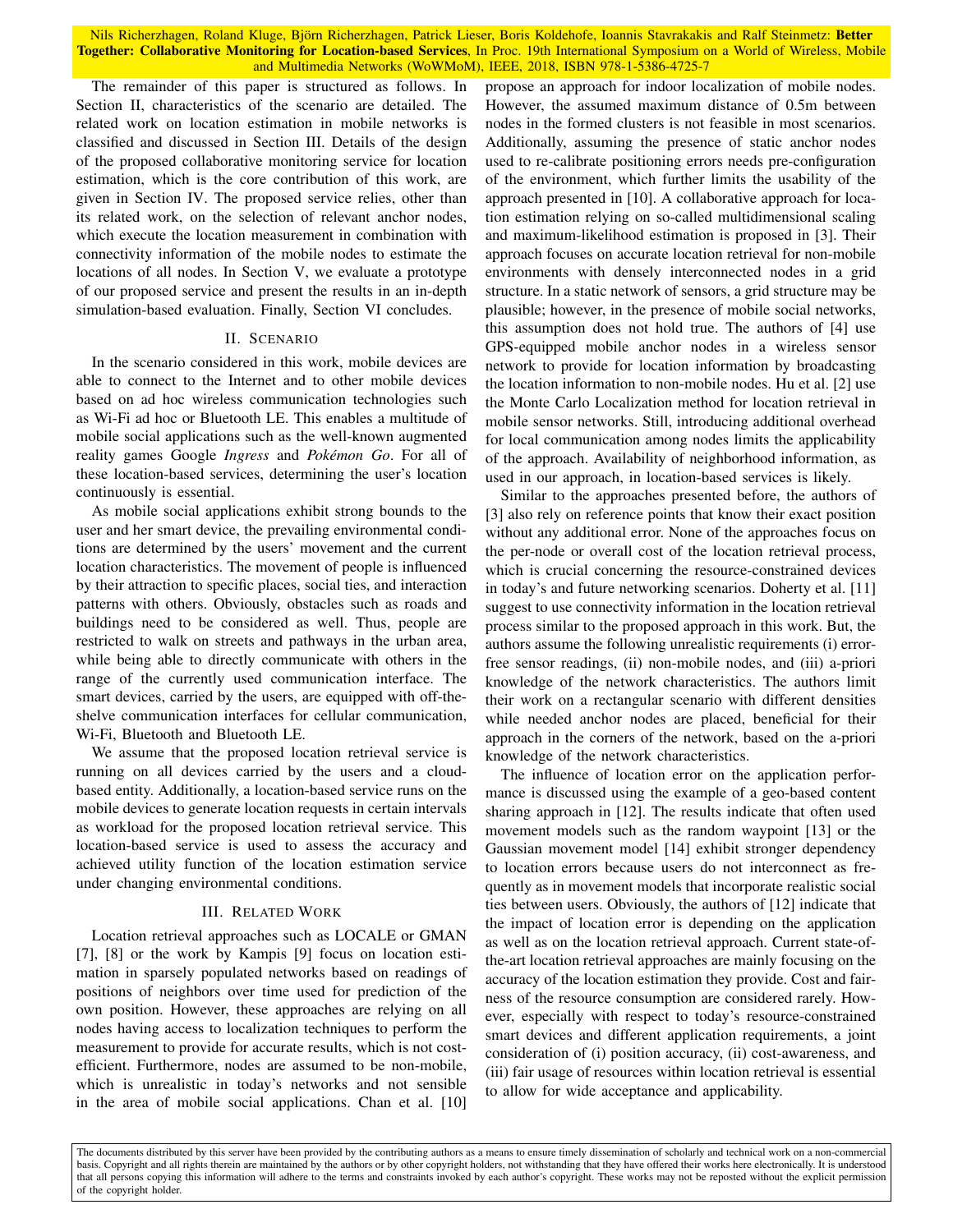# IV. COMON: COLLABORATIVE LOCATION RETRIEVAL

The goal of this work is to enable the joint consideration of (i) position accuracy, (ii) cost-awareness, and (iii) fair usage of resources within location retrieval. To this end, we propose the collaborative location retrieval approach for location-based services COMON. The service allows for different compositions of its components to pursue various utility functions for location retrieval. Furthermore, instead of relying on every node's measurements COMON is able to select a subset of anchor nodes for cost-intensive location measurement, resulting in a significant reduction of the induced cost while still providing accurate position estimations. In the following, the design requirements of COMON are outlined. Afterwards, the main components of COMON are explained in detail. This includes the anchor point selection and clustering strategies used in our approach. Additionally, we elaborate on how different utility functions can be mapped with COMON.

# *Design of the Collaborative Location Retrieval Service*

The collaborative location retrieval service needs to allow for accurate location estimation of all nodes in the network while permitting different utility functions based on the requirements of the location-based services. COMON combines the dynamic selection of anchor nodes—a subset of the nodes in the network that measure their location—and connectivity information of the nodes to allow for cost-efficient but still accurate location estimation. Accordingly, COMON contains the following components (see Figure 1). The *anchor selection* and *clustering components* are responsible for determining anchor nodes and represent the most influential components with respect to the utility function of our approach. In the *layout component*, the location measurements of the selected anchor nodes are combined with the connectivity information obtained by the nodes to estimate each node's location. As the receiving range of the communication mean used to obtain the connectivity graph is not known a-priori the *range learner component* is used to learn the maximum communication range over time. Different service compositions—also allowing for multiple utility functions—are organized within the *composition component*.

*a) Anchor Node Selection and Clustering:* Selection and clustering is also highly relevant in the research area of offloading applications [15], [16]. However, most of the approaches used in this area need recent position measurements of all nodes. Thus, beside applicable selection strategies proposed for offloading, such as energy-aware approaches [17], [18], we propose selection strategies optimized for the use case of location estimation in this work. The proposed strategies are all based on information gained from the connectivity graph or available within COMON to reduce further costs from otherwise needed additional measurements. Those strategies are used within the *selection component*, as shown in Figure 1.

Related to the centrality in social networks [16], [19], selecting anchor nodes that are well connected to other nodes and central according to [19] in the connectivity graph seems beneficial. It would cause anchors to have many adjacent

#### **Collaborative Location Retrieval Service**



Figure 1: Illustration of the components of COMON.

nodes, resulting in potentially lower offsets for the estimated positions. However, as initial evaluation results revealed, such a selection leads to a very dense population of anchor nodes around the detected central point of the connectivity graph leading to strong offset variations on the edges of the connectivity graph. As a result, we use the *negative interference selection* (NegInt) strategy. This strategy selects the bestconnected node as anchor, but then removes all nodes with a direct connection to the selected anchor node from the list of potential anchors. This allows for distances of at least two hops between anchors, which still provides for a sufficient amount of anchors in dense populated areas but results in a better density-aware coverage of the network.

Contrary to the negative interference selection, the *cluster corner selection* (ClusCor) strategy selects anchor nodes from the outside of a cluster resulting in other non-anchor nodes being surrounded by anchor nodes. If non-anchor nodes are very likely within a given area spanned by the selected anchors, the estimation of the individual locations can benefit from the selected boundaries. However, without location information, the selection of anchors becomes more demanding. The authors of [20] found a correlation between the number of connected neighbors with the distance to the center of a node in a cluster. Accordingly, we start from the best-connected node(s) in the connectivity graph and exclude these node(s) and their neighbors. The resulting ring of nodes around the excluded nodes forms the initial set of potential anchor nodes. The process of excluding further nodes if they have more neighbors can be continued from there on. We stop this process after three iterations, which is sufficient for most locationaware clusters prevalent in mobile networks [21].

The documents distributed by this server have been provided by the contributing authors as a means to ensure timely dissemination of scholarly and technical work on a non-commercial basis. Copyright and all rights therein are maintained by the authors or by other copyright holders, not withstanding that they have offered their works here electronically. It is understood that all persons copying this information will adhere to the terms and constraints invoked by each author's copyright. These works may not be reposted without the explicit permission of the copyright holder.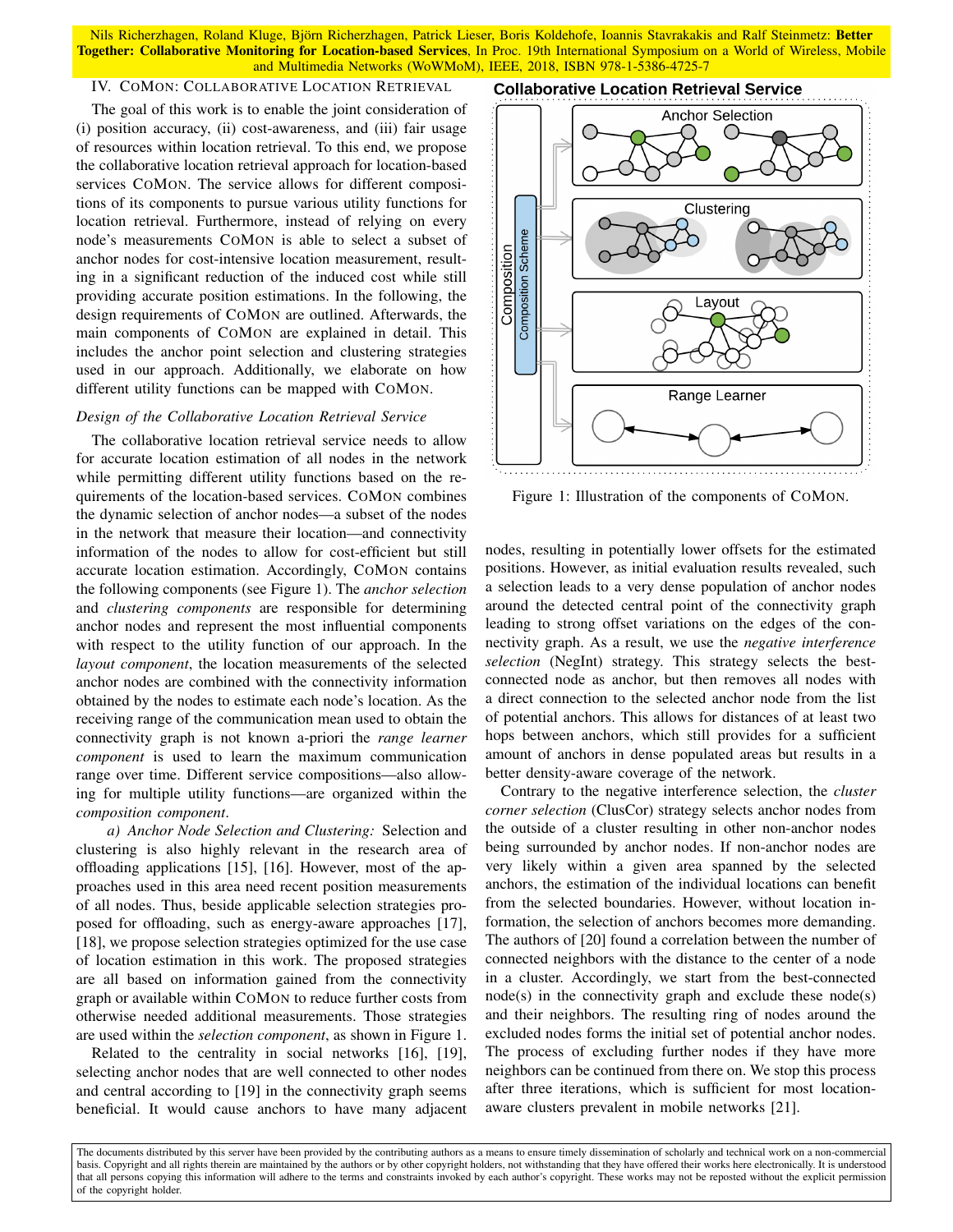Both approaches presented above do not consider the cost introduced by the selected anchors as they are tuned toward coverage. To this end, we rely on the cost-aware *minimum cost selection* (MinC) and the *fair-cost selection* (FairC) strategies. The minimum cost selection reduces (i) the number costintensive location measurements, and (ii) the number of state changes on the nodes, i.e., how often cost-intensive sensors such as GPS are turned on and off. While this strategy may reduce the number of state changes to allow for less expensive continuous measurements on the nodes for a longer period of time, the energy consumption is not distributed among nodes in a fair manner. A fair share of the overall energy consumption is important to not only allow for longer device lifetimes but also for better acceptance of the approach. We target this limitation with the fair-cost selection strategy. Here, fairness is most important while still reducing the overall energy consumption. Thus, few anchor nodes are selected but, in contrast to the minimum cost approach, the nodes that are selected as anchors are changed more frequently over time to provide for a fairer utilization of resources on the nodes.

Clustering within COMON is used to split the complete connectivity graph into smaller sub-graphs. This may lead to more accurate position estimations because subsequent computations (anchor selection and layout) are performed on more regional graph structures. For clustering, we use (i) a variant of the well-known density-based DBScan [22] clustering algorithm called *connection-based clustering* (CBC), (ii) the partition-based k-Means++ [23], and (iii) a griddensity–approach, which builds upon [24]. The original DB-Scan algorithm may classify some nodes as *noise*, which is contradictory to the requirement of COMON to provide for location estimations of all nodes in the network. Thus, nodes that are not part of a cluster resulting from DBScan are individually assigned to their own one-node clusters enabling the reliable selection of anchors per-cluster for all nodes. CBC starts with the best-connected nodes unlike the random node sampling that DBScan uses. It then iterates over each node, in descending order of the number of connections each node has. For each node, the direct one-hop neighborhood is searched for cluster affiliation. If no affiliation is found, the node is assumed to be part of its own cluster, guaranteeing position estimation for all nodes. The idea behind CBC is that well-connected nodes are likely close together in each cluster. By starting with the most connected node, and then iterating outwards, we gather all nodes belonging to that cluster, but not the nodes that are closer to another equally well-connected node.

*b) Layout of the Connectivity Graph:* The selected anchor nodes, representing a small subset of all nodes, measure their position using a localization method such as GPS or Wi-Fi triangulation. This information is combined with the one-hop connectivity information of all nodes, resulting in a connectivity graph per-cluster or for the whole network. Still the resulting connectivity graphs might be partitioned. To estimate the positions of non-anchor nodes utilizing the connectivity graph we rely on a spring force layout algorithm based on [25], [26] as well as on the layout algorithm proposed by Kamada and Kawai in [27]. However, int the layout the distance between locations of nodes without a connection but with line-of-sight are further apart than the maximum communication range of the used communication mean must be considered. Thus, connected nodes must not be further apart from each other than the maximum communication range.

Within the layout(s), anchor nodes are fixed in their position, while non-anchor nodes are displaced after calculating socalled *forces* for each node. The calculation of forces and the following displacement is referred to as *step* [25]. After a given amount of steps, the layout algorithm terminates with the estimated positions for all non-anchor nodes. In the used spring force layout, we iterate once over each node pair, without repetition. If the node pair has a connection in the connectivity graph, only attractive forces are computed. If there is no connection between the pair, repulsive forces are only computed if the two nodes positions in the layout are closer together than the currently assumed communication range (as provided by the range learner component). With this needed customization of [25], [26], the computational overhead is reduced drastically, as pairwise relations are taken into account only once. The resulting complexity for  $n$  nodes per step is given by Equation (1).

$$
\mathcal{O}\binom{n}{2} = \sum_{m=1}^{n-1} (m) = \frac{(n-1)^2 + (n-1)}{2} \tag{1}
$$

Node distances do not necessarily behave like actual springs. The likelihood for connected nodes being closer together than the assumed maximum distance is larger than it is for the case that they are much further apart. Accordingly, the utilized spring forces are non-uniform. Instead of using a single spring force multiplier  $\zeta$  as in [26], we rely on three spring forces to improve the approximation of actual node distances and the location estimation accuracy. A  $\varsigma$  of 0.1 is used for connected nodes that are closer together than the average distance in the connectivity graph. For connected nodes whose estimated distance is larger than the maximum communication range a  $\varsigma$  of 0.8 is used so that those nodes move together. A  $\varsigma$  of 0.3 is used for connected nodes further apart than the average distance in the connectivity graph, but closer than the maximum communication range. The same  $\varsigma$ of 0.3 is used for unconnected nodes that are closer together than the maximum communication range. In this case the desired distance is at least the maximum communication range obtained from the range learner component.

$$
\mathcal{F}(d_{A \leftrightarrow B}) = \frac{d_{\text{desired}} - d_{A \leftrightarrow B}}{d_{A \leftrightarrow B}}
$$
 (2)

The spring force multiplier value  $\varsigma$  for two nodes A and B is multiplied with the *distance dependent force*  $\mathcal{F}(d_{A\leftrightarrow B})$  seen in Equation (2). To prevent high degree nodes from *slingshot* to another position we split the resulting forces between nodes A and B reverse proportionally to their respective number of connections. Thereby, a slingshot of a high-degree node in step  $i$  and a resulting drag of all connected nodes in the next step  $i + 1$  is prevented.

The documents distributed by this server have been provided by the contributing authors as a means to ensure timely dissemination of scholarly and technical work on a non-commercial basis. Copyright and all rights therein are maintained by the authors or by other copyright holders, not withstanding that they have offered their works here electronically. It is understood that all persons copying this information will adhere to the terms and constraints invoked by each author's copyright. These works may not be reposted without the explicit permission of the copyright holder.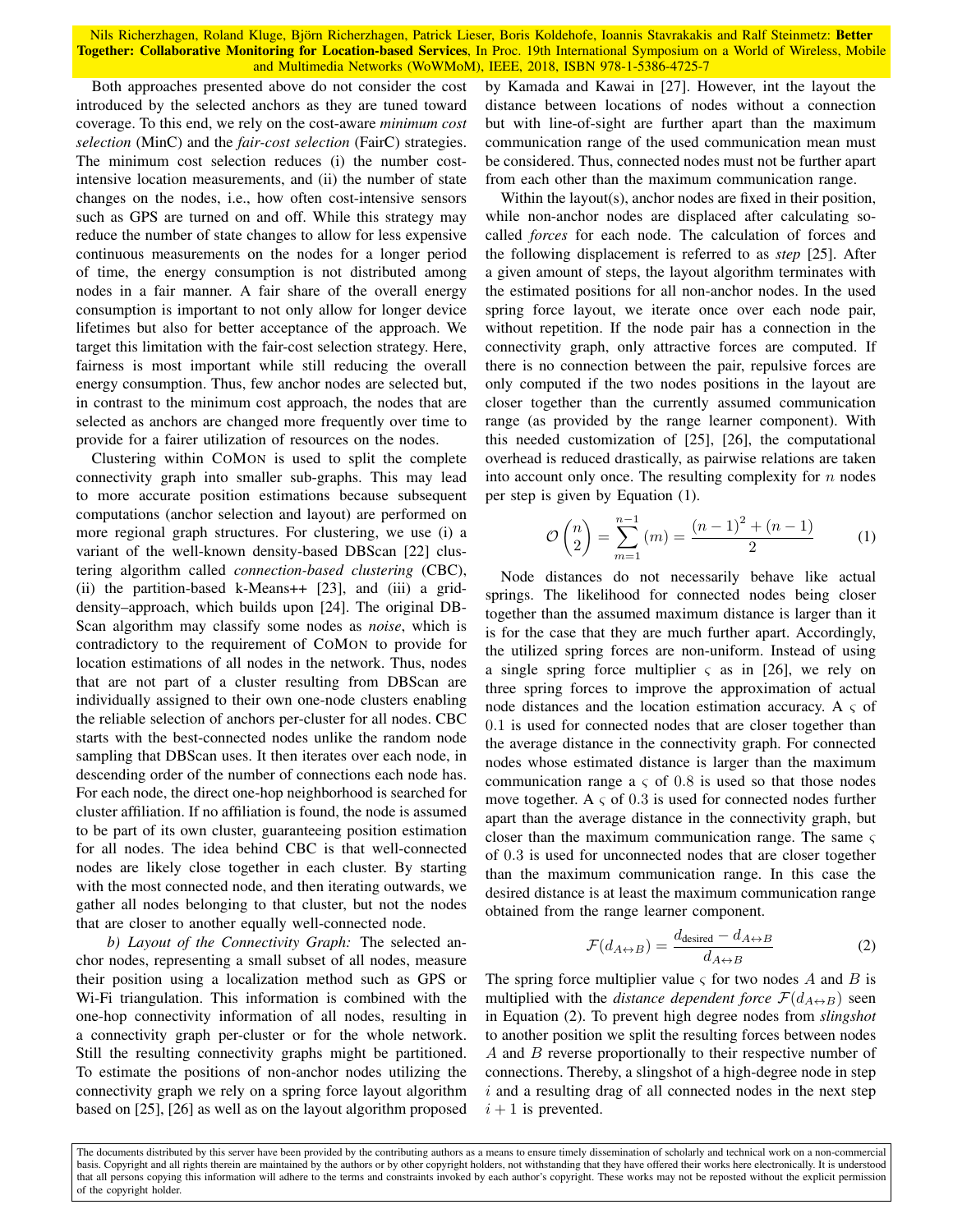*c) Learning the Communication Range:* Communication ranges used in the layout algorithm may change over time, as nodes venture into areas with different environmental interference on the used communication mean. Considering the heterogeneity of devices, they may also change from device to device. Learning the possible communication ranges at runtime not only improves the system's adaptability to environmental changes but also makes it more resistant to inaccurate initial assumptions. The distances are computed from information in the connectivity graph and accompanying locations of anchor nodes. However, with the intended limited number of position measurements, respectively anchor nodes, we also incorporate the complete but biased values generated by the layout algorithm for the learning process.

With no prior information on how the distance values behave or change, as the kind and amplitude of change is also unknown, we use two kinds of learners in addition to a *No Learning* baseline. These are based on filter methods used for example in signal processing. In our approach, they serve as low pass filters, minimizing the effects of jitter values extracted from the input.

The *exponential smoothing algorithm* takes the smoothed communication estimate of the former measurement interval  $i_{t-1}$  into account for the current interval  $i_t$ . The estimated distance  $e_t$  for interval  $i_t$  is computed as given by Equation (3).

$$
e_t = \alpha \cdot d + (1 - \alpha) \cdot e_{t-1} \tag{3}
$$

Here, d is the current computed distance and  $\alpha$  is a weighting factor for the ratio of the current value over the value from the previous interval. The *autoregressive filter algorithm* is similar to the exponential smoothing algorithms, but it takes  $N$  previous outputs into account. The formula of the filter is given by Equation (4).

$$
e_t = \alpha \cdot d + (1 - \alpha) \cdot \frac{1}{N} \cdot \sum_{n=1}^{N+1} e_{t-n}
$$
 (4)

*d) Multiple Utility Functions with Composition:* To allow for different utility functions within the collaborative location retrieval service, the *composition component* is used. It determines the order in which the main components, i.e., anchor selection, clustering, and layout, are used and combined. The outcome of the collaborative location retrieval service changes if, e.g., the anchor selection is done on a per-cluster basis instead of selecting anchors first and then building clusters around the anchor nodes. The used layout can be determined for all nodes (including potentially unconnected graphs) or on a per-cluster basis to reduce the computational load. With different combinations and used settings, a variation of utility functions can be pursued. However, a main influencing factor is the anchor selection, which determines the nodes that perform the measurements.

The *select-and-layout* (SL) composition starts with the anchor node selection followed by a layout of the connectivity graph with the selected anchors. Clustering is not used in this composition variant. The *cluster-select-layout* (CSL) composition generated clusters in the beginning, followed by the selection of anchor nodes in each cluster. For clustering the presented approaches DBScan [22], k-Means++ [23], and grid density [24] are used together with the proposed connectionbased clustering approach. After the clusters and anchor nodes are computed, the CSL composition executes the layout in each cluster for the given amount of steps. This is followed by a final layout on the merged connectivity graph to reduce the potential of unlike placement decisions in clusters such as placing several nodes within a cluster at the same location.

The *select-layout-cluster* (SLC) composition is similar to the SL composition. However, a clustering is done after the selection and the initial layout, which is followed by an additional layout per-cluster. This is done to refine the position estimates after the initial selection and layout in the smaller clusters. In doing so, negative side effects caused in the layout by nodes far away from a cluster are prevented.

# V. EVALUATION

The evaluation of the proposed collaborative location estimation service addresses two main aspects. First, different compositions of the location estimation service are compared using variations in parameter and environmental settings (Section V-B). Here, the impact of parameter settings and environmental conditions is evaluated. Additionally, compositions of COMON are compared with respect to different utility functions. Second, we assess the potential of the collaborative location estimation in comparison to the de facto standard, i.e., GPS- or Wi-Fi–assisted localization, in Section V-C. In the following section, we begin with explaining the setup as well as the metrics used in the evaluation.

# *A. Evaluation Setup, Scenario Model and Metrics*

We evaluate the prototype of COMON in the Simonstrator framework [5]. It allows us to use a social movement model that builds on OpenStreetMap map data for realistic node mobility [6]. We rely on the Wi-Fi 802.11g model from the ns-3 network simulator for local ad hoc communication between nodes [28]. As the connectivity characteristics are heavily influenced by human mobility, we compare the performance achieved with our social movement model against a Gaussian [14] and a random waypoint (RWP) [13] mobility model. We simulate mobility within the urban city center of Darmstadt with a area of  $1500 \text{ m} \times 1500 \text{ m}$ . Considering different node densities allows us to assess the usability of the presented approach in sparsely and densely populated scenarios. To assess the performance of COMON and to allow for comparison with the state-of-the-art, we assume that the position information is requested in intervals of different length. Table I summarized the simulation setup, with default values being underlined. We simulated 30 min of operation and recorded measurements after a warm-up period of 10 min.

To assess the performance of our proposed collaborative location retrieval service, we consider the following metrics: (i) the achieved *position offset* (distance between the true and the estimated position of a node) directly after the computations

The documents distributed by this server have been provided by the contributing authors as a means to ensure timely dissemination of scholarly and technical work on a non-commercial basis. Copyright and all rights therein are maintained by the authors or by other copyright holders, not withstanding that they have offered their works here electronically. It is understood that all persons copying this information will adhere to the terms and constraints invoked by each author's copyright. These works may not be reposted without the explicit permission of the copyright holder.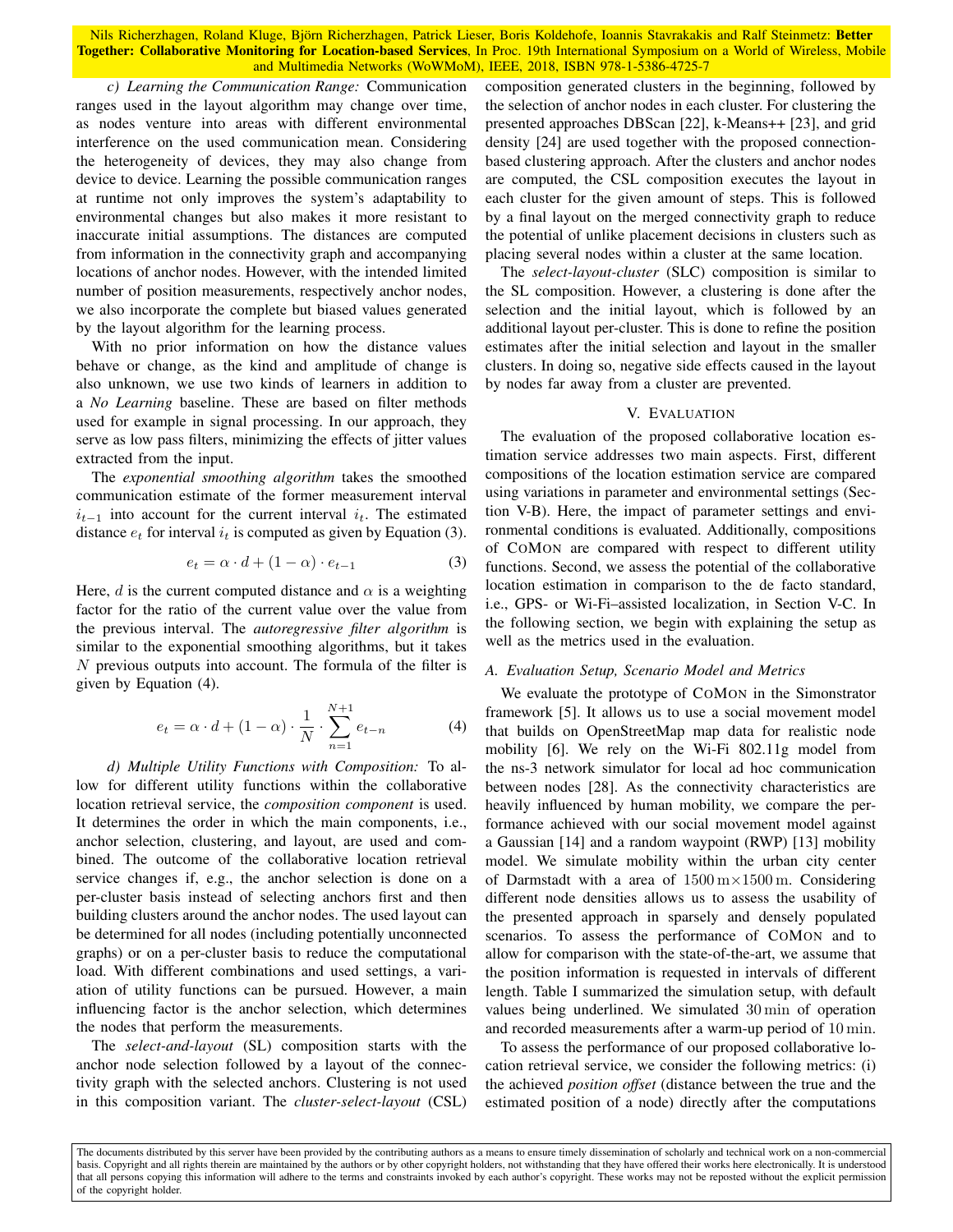of COMON, (ii) the *offset over time* sampled every 5 s, which changes with longer measurement intervals and the movement of nodes, (iii) the *measurement state ratios* of the sensors on the nodes as they allow us to assess the cost introduced with the location retrieval service, and (iv) *Jain's fairness index (*FI*)* [29] as given in Equation (5) to assess the fair distribution of the cost-intensive measurement tasks. Both offset metrics are used to assess the accuracy of the approach.

$$
\text{FI}(X) = \frac{\left[\sum_{i=1}^{n} x_i\right]^2}{n * \sum_{i=1}^{n} x_i^2}
$$
\n(5)

It ranges between 0 and 1, while an index of 0.1 implies that the system is fair to  $10\%$  of the users. An index of 1 implies fair resource sharing for all users. However, the index does not imply to which extent resources are consumed. For example, with the cost-intensive measurement task, the index might result in a  $100\%$  fair share, but the total number of cost-intensive measurement tasks performed by each user may highlight potential weaknesses of a system. Thus, when considering quantitative fairness metrics, we must also take into account the total value of the shared resource.

We rely on the measurement state of the sensor as abstract cost metric instead of using a specific cost model because the measurement state is more universal than a single cost model and provides the same insights to the costs. The used measurement states describe the life cycle phase of localization sensors (e.g., GPS), which are *activation*, *continuous measurement*, *deactivation* and *no measurement*. In the following we will use the *measurement state* as a combination of the *activation* and *continuous* state because these states introduce costs at the nodes. We observe the ratios of the measurement states because the overall number of states does only change with the measurement interval. Box plots show the distribution of the results. A solid line inside the box represents the median, while the lower (upper) quartile are represented by the boxes lower (upper) end of the box. Whiskers show the lower and upper data point within 1.5 of the interquartile range. As box plots show the results of a single simulation run, a marked dot with error bars is plotted to the left side of the boxes indicating the confidence intervals over 30 repetitions with different random seeds.

# *B. Impact of Parameter and Environmental Settings*

The de facto standard in location-based services is to rely on measurements of all nodes—often using the accurate but costintensive GPS localization technique. We assume different sensing errors, depending on the localization techniques (e.g.,, GPS or Wi-Fi triangulation). In the following, we assume a perfect location sensing technique with zero error if not otherwise stated; the impact of the sensing error is assessed specifically in Section V-C.

The number of selected anchor nodes influences the resulting estimation accuracy. With fewer selected anchors, the collaborative location retrieval service has to estimate the positions of a large share of the nodes in the layout. Here, the *select-and-layout* composition strategy with the negative

Table I: Scenario and simulation setup.

| Max. Wi-Fi Range<br>Mov. Speed<br>Movement Model<br>Density $\left[\frac{\text{nodes}}{\text{k}m^2}\right]$<br><b>Baseline Systems</b> | 78 <sub>m</sub><br>$1.5 \frac{\text{m}}{\text{s}} - 2.5 \frac{\text{m}}{\text{s}}$<br>social [6], gauss [14], RWP [13]<br>$22 - 222$ ; 88.8<br>GPS $(0 \text{ m})$ , GPS $(0-15 \text{ m})$ , Wi-Fi $(0-130 \text{ m})$ |
|----------------------------------------------------------------------------------------------------------------------------------------|-------------------------------------------------------------------------------------------------------------------------------------------------------------------------------------------------------------------------|
| Layout Steps                                                                                                                           | 30                                                                                                                                                                                                                      |
| Measurement Interv.                                                                                                                    | $10 s$ , $20 s$ , $30 s$ , $60 s$ , $120 s$                                                                                                                                                                             |
| Composition                                                                                                                            | select-and-layout (SL), cluster-select-layout                                                                                                                                                                           |
|                                                                                                                                        | (CSL), select-layout-cluster (SLC)                                                                                                                                                                                      |
| Anchor Selection                                                                                                                       | negative interference, cluster corner, minimum                                                                                                                                                                          |
|                                                                                                                                        | cost, fair-cost, DEEC [17]                                                                                                                                                                                              |
| Anchor Fraction                                                                                                                        | 0.1, 0.2, 0.3, 0.4, 0.5, 0.75, 0.9                                                                                                                                                                                      |
| Clustering                                                                                                                             | connection-based (CBC), DBScan [22],                                                                                                                                                                                    |
|                                                                                                                                        | k-Means++ $[23]$ , grid density $[24]$                                                                                                                                                                                  |
| Layout                                                                                                                                 | spring force [26], Kamada Kawai [27]                                                                                                                                                                                    |
| Range Learner                                                                                                                          | none, exp. smooth, autoregressive                                                                                                                                                                                       |
| Sensing Error                                                                                                                          | no error $(0 \text{ m})$ , GPS $(0-15 \text{ m})$ , Wi-Fi $(0-130 \text{ m})$                                                                                                                                           |

interference selection (see Table I) is used, and the fraction of anchor nodes is varied between  $10\%$  and  $90\%$  for COMON whereas the baseline approach uses  $100\%$  of the nodes as anchors. The position estimation achieved with COMON using only  $40\%$  of the nodes as anchors is less accurate than the perfect zero-error localization (see Figure 2(a)). However, the localization error ranges between  $0 \text{ m}$  and  $20 \text{ m}$  for three quarters of the nodes, which is sufficiently accurate for many applications. Still, the localization error may go up to 55 m for nodes that are not well connected to neighbors, e.g., over a chain of nodes with only two adjacent nodes each. With more anchor nodes, the achieved offset improves as more fix points can be used in the layout. But, compared to the zero-error localization, where all nodes use their error-free position sensor, COMON reduces the cost significantly. Figure 2(b) shows the ratio of measurement states for the different anchor node fractions. With  $40\%$  of the nodes being anchors, COMON reduces the ratio of nodes performing active measurements in average by a factor larger than two. Obviously, the introduced measurement costs show a linear dependency to the anchor node fraction. Still, the box ranges in Figure 2(b) indicate an unfair distribution of the measurement task among the nodes. Active measurement states on nodes make up between 18 % and 70 % of all states on the nodes (includign *deactivation* and *no measurement*).

Thus, the impact of different selection strategies on the introduced cost and, very importantly, the achieved fairness of the cost-intensive measurement task must be assessed. To this end, the anchor selection strategies presented in Section IV are used: negative interference (NegInt), cluster corner (ClusCor), minimum cost (MinC), fair-cost (FairC) and the energy-aware selection strategy DEEC [17]. Jain's fairness index [29], shown in Figure 2(c), reveals that the fair-cost selection strategy is able to provide for equal distribution of the measurement tasks. As explained before, while the error-free baseline approach, where all nodes measure their own position provides high fairness, too, we have to consider the extent of measurement tasks compared to other tasks. Figure 2(d) shows that, using

The documents distributed by this server have been provided by the contributing authors as a means to ensure timely dissemination of scholarly and technical work on a non-commercial basis. Copyright and all rights therein are maintained by the authors or by other copyright holders, not withstanding that they have offered their works here electronically. It is understood that all persons copying this information will adhere to the terms and constraints invoked by each author's copyright. These works may not be reposted without the explicit permission of the copyright holder.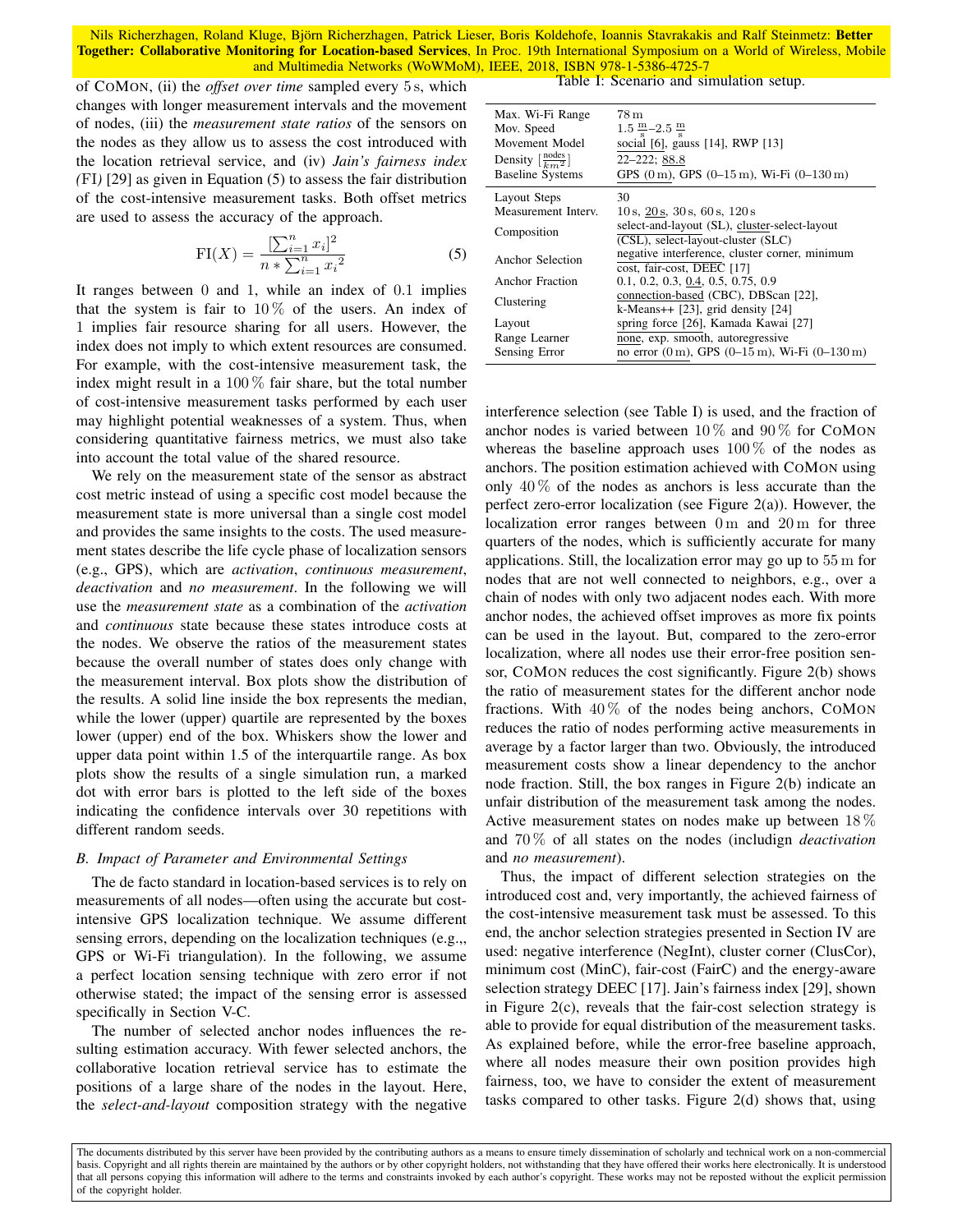

Figure 2: Impact of the fraction of anchor nodes and the anchor node selection strategy.

the baseline approach, all nodes need to use their cost-intensive measurements, whereas using the fair-cost selection strategy, only the subset of anchor nodes  $(40\%)$  is required to measure continuously. In total more measurements are required with the fair-cost strategy compared to the cluster corner (ClusCor) or DEEC selection strategies (see Figure 2(d)). However, compared to the minimum-cost selection strategy, where the anchor node fraction of  $40\%$  is selected once and then the selected anchors are used for further measurement tasks, the equal distribution of measurement tasks among the nodes guarantees the fairness of the system (see Figure  $2(c)$ ). Furthermore, by distributing the measurement tasks equally among the nodes, the lifetime of the system can be improved because no node measures its location throughout the entire simulation.

The large box range for the minimum-cost selection strategy (see Figure  $2(d)$ ) is based on the characteristic that the strategy uses a set of nodes that is selected once to perform the measurements. Thus,  $40\%$  of the nodes perform the measurement over the whole simulation while the other 60  $\%$  never measure their own position. Surprisingly, unlike the anchor selection, the used clustering approach does not has a strong influence on the estimation quality or introduced costs in COMON. The reason is that with the selection strategy at hand a direct effect on the nodes is achieved; with clustering, in contrast, nodes may not be equally clustered, but still be selected as anchors.

As COMON is using the connectivity information of nodes to estimate the positions of non-anchor nodes, the approach shows a clear dependency on the node density in the network (see Figure 3(a) and 3(b)). Denser environments result in more connections among nodes, which is beneficial for the layout used within COMON. Still, our approach is able to estimate the positions of all nodes with an average offset of 16 m utilizing



Figure 3: Impact of the node density and the measurement interval.

 $40\%$  as anchor nodes even in sparse environments with populations of 22 nodes per  $km^2$  (Figure 3(a)). Our approach reduces the introduced cost by 50 % compared to the baseline approach while still delivering sufficiently accurate position information for typical applications. In denser environments, COMON benefits from more anchor nodes (while the fraction remains the same) and more connections between nodes that are used in the layout (see Figure 3(b)). The selected measurement interval has two main influencing factors. First, the amount of the resulting measurements, and thus the introduced cost, increases significantly with shorter intervals. Second, for mobile nodes, the retrieved location information is only valid for the point in time at which it was obtained. Thus, location measurements and estimations are time-dependent information—significantly influenced by the duration between new measurements and estimation calculations. Figure 3(c) shows the offset after the layout for the different measurement intervals ranging between 10s and 120s. COMON uses the position estimates from the previous measurement interval  $i_{t-1}$ . Hence, the offset increases with an increased measurement interval as the estimates are very likely less accurate with increasing age. The average offset over time (sampled every 5 s) changes accordingly (see Figure 3(d)). With speeds distributed between  $1.5\frac{\text{m}}{\text{s}}$  and  $2.5\frac{\text{m}}{\text{s}}$ , the offset over time increases up to 60 m even if all nodes measure their position using GPS without sensor error. We employ a measurement interval of 20 s if not otherwise stated (Table I).

Compared to the realistic social mobility model [6], used in the evaluation, the characteristics of COMON remain the same with Gaussian [14] or random waypoint [13] mobility models. The random waypoint mobility model results in fewer interconnections between nodes. In contrast, with Gaussian

The documents distributed by this server have been provided by the contributing authors as a means to ensure timely dissemination of scholarly and technical work on a non-commercial basis. Copyright and all rights therein are maintained by the authors or by other copyright holders, not withstanding that they have offered their works here electronically. It is understood that all persons copying this information will adhere to the terms and constraints invoked by each author's copyright. These works may not be reposted without the explicit permission of the copyright holder.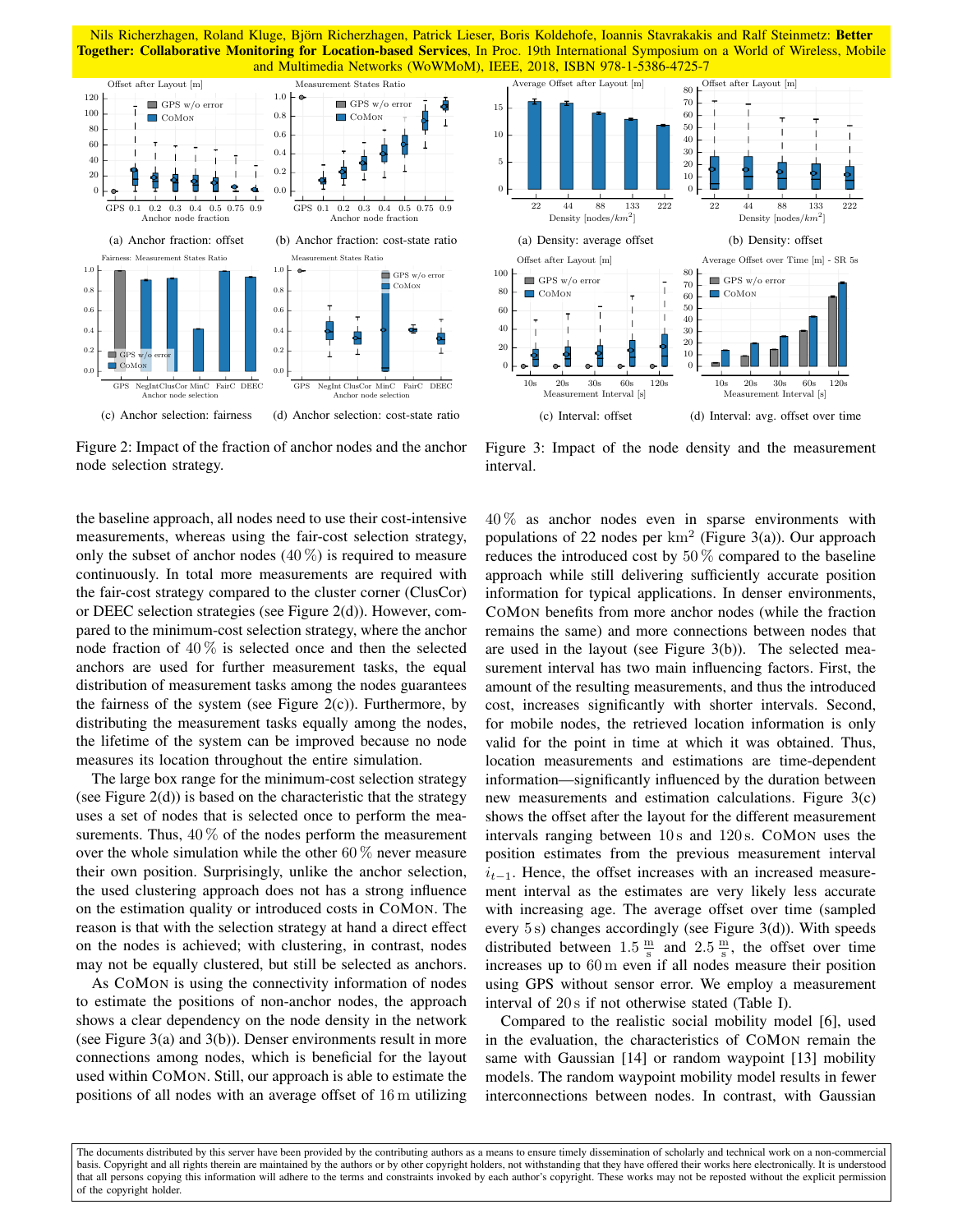

Figure 4: Performance and cost comparison of the collaborative location retrieval service compared to the baseline approaches with GPS-assisted or Wi-Fi–assisted position sensing.

movement, nodes tend to gather in the middle of the map, which is beneficial for COMON, but unrealistic concerning the movement of nodes. The resulting evaluation figures and the improvements achieved with the composition and range learner are omitted here for space reasons.

#### *C. Potential of Collaborative Location Retrieval*

To assess the potential of our proposed collaborative location retrieval service COMON, we compare our proposed system with the baseline system as used today. The baseline system describes the localization with either GPS or Wi-Fi triangulation techniques. Thus, we evaluate different sensing error models (with error range  $\varepsilon$ ), as proposed in [30], while omitting the cellular triangulation because it results in high sensing errors of up to 600 m: (i) the no-error sensing model  $(\varepsilon_{0\,\rm m})$ , (ii) the GPS-assisted sensing error between zero and  $15 \text{ m}$  ( $\varepsilon_{0-15 \text{ m}}$ ), and (iii) the Wi-Fi-assisted sensing error between 0 m and  $130 \text{ m } (\varepsilon_{0-130 \text{ m}})$ . The sensing errors follow a circular error probable with its radius set to  $\epsilon/2$ . In an environment where GPS-assisted sensing is used, COMON reduces the introduced cost of the location retrieval process significantly compared to the baseline, where all nodes run GPS localization. Figure 4(a) shows that, with COMON, nodes are performing cost-intensive measurements for only a fraction of the overall measurement intervals. Here, with  $50\%$  anchor nodes and the negative interference selection, the fraction of active measurements over all measurement intervals for the observed simulation time ranges in its extremes between 20 % and 80 %. On average, the needed cost-intensive measurements can be reduced by  $50\%$  using COMON. However, reducing the resource consumption of the nodes comes at the expense that the achieved offset of the estimated positions increases. Nevertheless, with only 50  $\%$  of the nodes selected as anchor nodes COMON delivers offsets below  $22 \text{ m}$  for  $75\%$  of the nodes which is only 10 m less accurate than the GPS-assisted baseline approach, as shown in Figure 4(b).

Using Wi-Fi–assisted position sensing is significantly less cost-intensive than GPS-assisted position sensing, but with sensing errors ranging between 0 m and  $130 \text{ m } \varepsilon_{0-130 \text{ m}}$  [30]. Thus, such techniques are often neglected as the achieved po-

sition accuracy is not meeting required standards. Figure 4(b) shows that, with COMON, the achieved position accuracy improves considerably compared to the Wi-Fi–assisted baseline approach with sensor error  $\varepsilon_{0-130 \text{ m}}$ . Whereas the offset for the Wi-Fi–assisted localization ranges between 30 m and 95 m for 75 % of the nodes, COMON reduces the offset to a range between 15 m and 35 m—which is an improvement of up to  $270\%$  (see Figure 4(b)). Additionally, by selecting a subset of nodes that use the Wi-Fi–assisted localization, the introduced costs are reduced further even if Wi-Fi–assisted sensing is already less cost-intensive than GPS-assisted sensing. Thus, by incorporating additional available connectivity information into the location retrieval service, as proposed in this work, the achieved sensing accuracy can benefit strongly while the introduced cost decreases significantly.

This trend is confirmed by Figure  $4(c)$  and  $4(d)$ , which show the average offset after the layout and the ratio of costintensive states on the nodes for different anchor fraction configurations of COMON compared to the respective baseline approach. With no sensing error  $\varepsilon_{0\,\text{m}}$  and the GPS-assisted error model  $\varepsilon_{0-15 \text{ m}}$ , COMON reduces the introduced cost, at the expense of reduced sensing accuracy shown in the increased offset (see Figure 4(c)). However, with  $75\%$  of the nodes selected as anchor nodes, COMON achieves average offsets only 10 m larger compared to the baseline approach, while still reducing the cost by  $25\%$ . With Wi-Fi–assisted position sensing, the potential of COMON unfolds as the Wi-Fi–based localization baseline approach is outperformed with respect to (i) the achieved sensing accuracy and (ii) the introduced costs. Additionally, with an anchor node fraction of only  $40\%$ , COMON nearly matches the achieved offset compared to using an anchor node fraction of 75 %, with both configurations doubling the achieved average sensing accuracy as the average offset is reduced by  $50\%$ . Thus, with larger sensor errors, i.e., using techniques such as Wi-Fi–assisted sensing that are less expensive, it is sensible to select fewer anchors and to rely on the position estimations achieved with COMON. Practically, this further decreases the introduced cost for smaller anchor fractions compared to the baseline approach (see Figure  $4(d)$ ).

The documents distributed by this server have been provided by the contributing authors as a means to ensure timely dissemination of scholarly and technical work on a non-commercial basis. Copyright and all rights therein are maintained by the authors or by other copyright holders, not withstanding that they have offered their works here electronically. It is understood that all persons copying this information will adhere to the terms and constraints invoked by each author's copyright. These works may not be reposted without the explicit permission of the copyright holder.